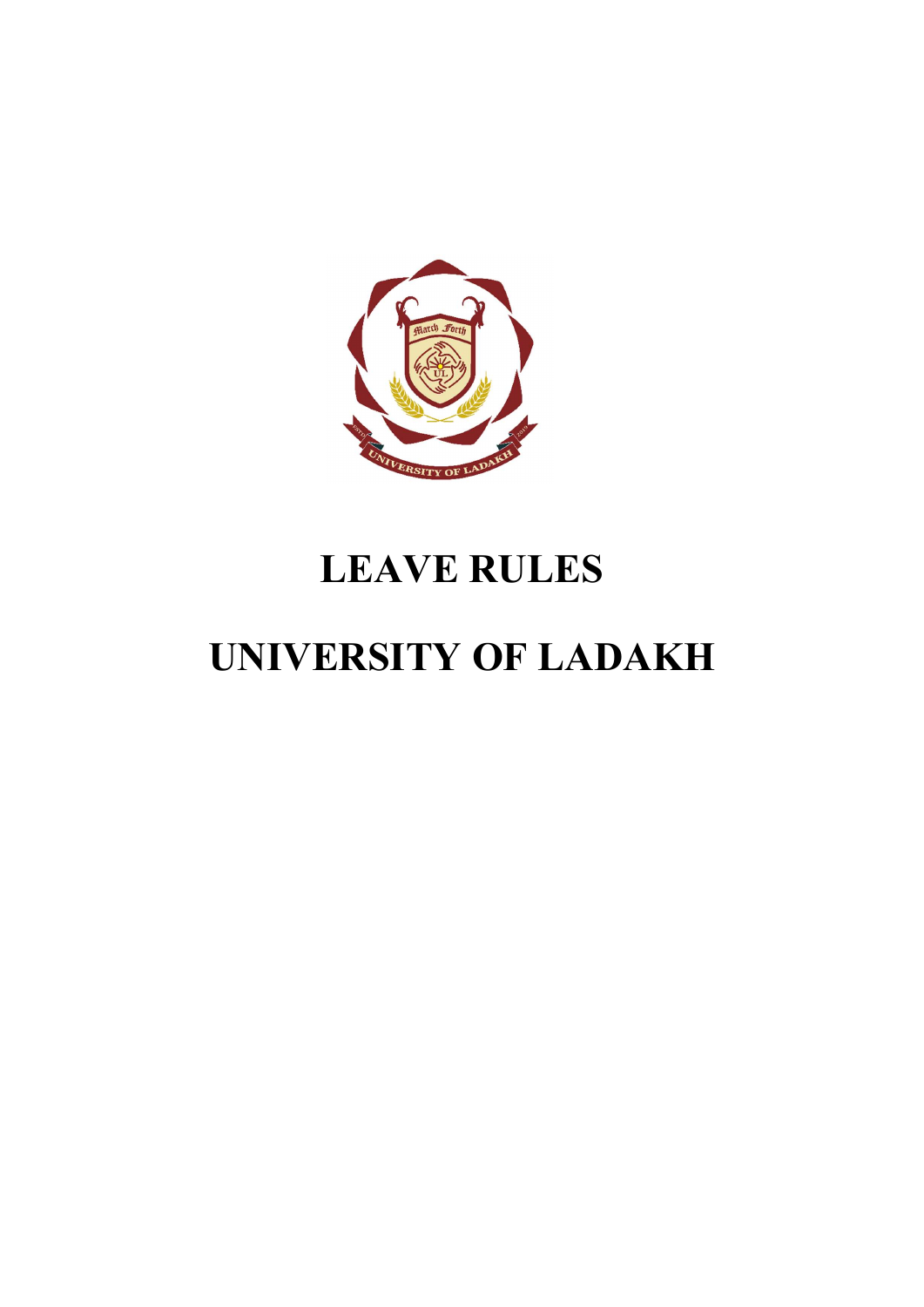#### 3.20.1 Leave admissible to permanent teachers:

The following kinds of leave shall be admissible to permanent teachers:

- 3.20.1.1 Leave treated as duty viz.; Casual Leave, Special Casual Leave and Duty Leave
- 3.20.1.2 Leave earned by duty viz.; Earned Leave, Half Pay Leave and Commuted Leave
- 3.20.1.3 Leave not earned by duty viz.; Extraordinary Leave and Leave Not Due
- 3.20.1.4 Leave not debited to leave account:
	- a) Leave for academic pursuits, viz.; Study Leave and Sabbatical Leave/Academic Leave.
	- b) Leave on grounds of health, viz.; Maternity Leave and Sick Leave.

## 3.20.2 Quarantine Leave:

The University Council/Syndicate may, in exceptional cases, grant for reasons to be recorded, other kinds of leave subject to such terms and conditions as it may deem fit to impose.

#### 3.20.3 Casual Leave:

- 3.20.3.1 Total Casual Leave granted to a teacher shall not exceed fifteen (15) days in an academic year.
- 3.20.3.2 Casual Leave shall not be combined with any other kind of leave except Special Casual Leave. It may be combined with holidays including Sundays. Holidays or Sundays falling within the period of Casual Leave shall not be counted as casual leave.
- 3.20.3.3 Casual Leave account of a teacher other than the Head of the Department shall be maintained by the respective Heads of Department concerned.
- 3.20.3.4 Casual Leave of the Head of the Department including permission to leave headquarter, shall be granted by the Dean of the concerned faculty.
- 3.20.3.5 Any Casual Leave not availed of during the year shall lapse at the close of calendar year.

## 3.20.4 Special Casual Leave:

Special casual leaves not exceeding (10) ten days in an academic year may be granted to a teacher for the following purposes:

- 3.20.4.1 To conduct examination of a University, Public Service Commission, Board of School Education or other similar bodies/institutions; and
- 3.20.4.2 To inspect academic institutions attached to a statutory Board etc. such as: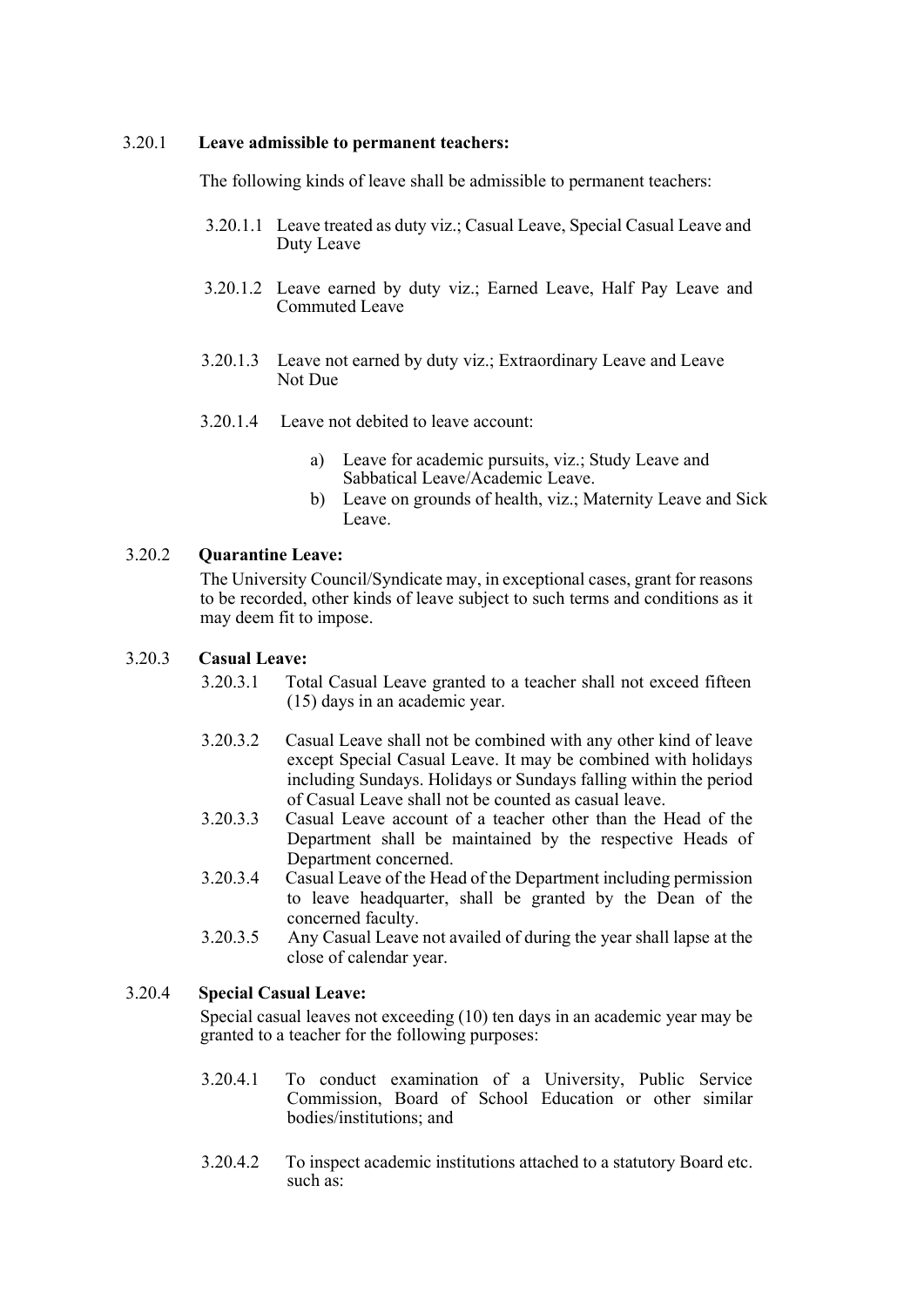#### NOTE:

- 1. In computing the ten (10) days leave admissible the days of actual journey, if any, to and from the place(s) where such conference activity takes place, will be excluded.
- 2. In addition special casual leave to the extent mentioned below may also be granted:
- a) to undergo sterilization operation (vasectomy or salpingectomy) under the Family welfare Programme. Leave in this case will be restricted to 6 working days; and
- b) to a female teacher who undergoes non-peripheral sterilization;(Leave in this case will be restricted to fourteen days).
- 3. special casual leave cannot be accumulated, nor can it be combined with any other kind of leave except casual leave. But it may be granted in combination with holiday or vacation.
- 3.20.4.3 To participate in a literary, scientific or educational conference, symposium or seminar or cultural or athletic activities conducted by bodies recognised by the University authorities.

#### 3.20.5 Earned Leave:

- 3.20.5.1 Earned leave admissible to a teacher shall be:
	- a)  $1/30<sup>th</sup>$  of actual service including vacation-period; and
	- b)  $1/3^{rd}$  of the period, if any, during which he is required to perform duty during vacation.

#### NOTE:

For purposes of computation of actual service, all periods of leave except Casual, Special Casual and Duty Leave shall be excluded.

3.20.5.2 Earned Leave at the credit of a teacher shall not accumulate beyond 300 days. The maximum Earned Leave that may be sanctioned at a time shall not exceed 60 days. Earned Leave exceeding 60 days, may, however, be sanctioned in the case of higher study, or training, or on grounds of sickness supported by a medical certificate, or when the entire leave, or a portion thereof is spent outside India.

> Note 1: When a teacher combines vacation with Earned Leave the total period shall be reckoned as leave in calculating the maximum amount of leave on average pay which may be included in the particular period of leave.

> Note 2: In case where only a portion of the leave is spent outside India, the grant of leave in excess of 120 days shall be subject to the condition that the portion of the leave spent in India shall not, in the aggregate, exceed 120 days.

> Note 3:Encashment of Earned Leave shall be allowed to nonvacation members of the teaching staff as applicable to the employees of Central/ State Government.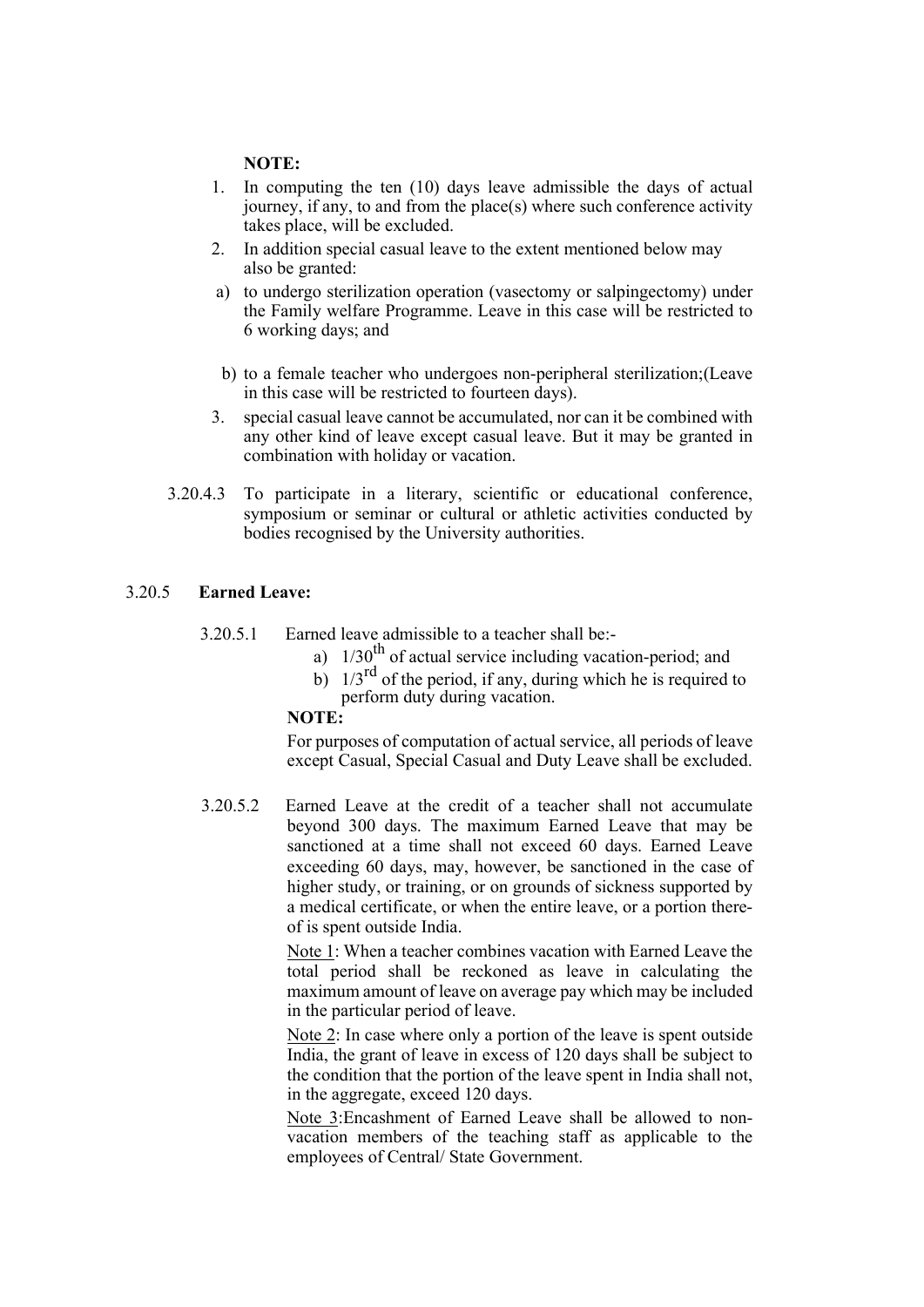3.20.6 Earned leave for Temporary Teachers:

3.20.6.1 Temporary teachers shall be entitled to Earned Leave as a permanent teacher except that in respect of the first year of his service he shall be entitled to earned leave as follows:

a)  $1/60<sup>th</sup>$  of the period of actual service plus;

b)  $1/3<sup>rd</sup>$  of the period, if any, during which he is required to perform duty during vacation; Provided that when leave is also earned in a year under above clause, the period of vacation during which duty is performed shall be excluded from the computation of the period of actual service for the purpose of clause (a) and the total of leave earned under clause (a) as well as clause (b) in that year shall not exceed 30 days.

## 3.20.7 Half Pay Leave:

Half Pay Leave admissible to a permanent teacher shall be 20 days for each completed year of service. Such leave may be granted on medical certificate from a registered medical practitioner or for private affairs or for academic purposes.

Note: A completed year of service means continuous service of specifiedduration under the University and includes periods of absence from duty as well as leave including extraordinary leave.

## 3.20.8 Commuted Leave:

Commuted Leave not exceeding half the amount of Half Pay Leave due, may be granted on the basis of medical certificate from a recognized medical practitioner to a permanent teacher subject to the following conditions:

- a) Commuted Leave during the entire service shall be limited to a maximum of 240 days; and
- b) When Commuted Leave is granted twice the amount of such leave shall be debited against the half pay leave due.

 The total duration of Earned Leave and Commuted Leave taken in conjunction shall not exceed 240 days at a time. Provided that no commuted leave shall be granted under the rule unless the authority competent to sanction leave has reason to believe that the teacher will return to duty on its expiry.

## 3.20.9 Extraordinary Leave:

- 3.20.9.1 A Permanent teacher may be granted Extraordinary Leave if:
	- a) no other leave by rule is admissible; and
	- b) no other leave is admissible but the teacher concerned applies in writing for the grant of extraordinary leave.
- 3.20.9.2 Extraordinary Leave shall always be without pay and allowances and it shall not be counted as service for increment or pay except in the following cases:-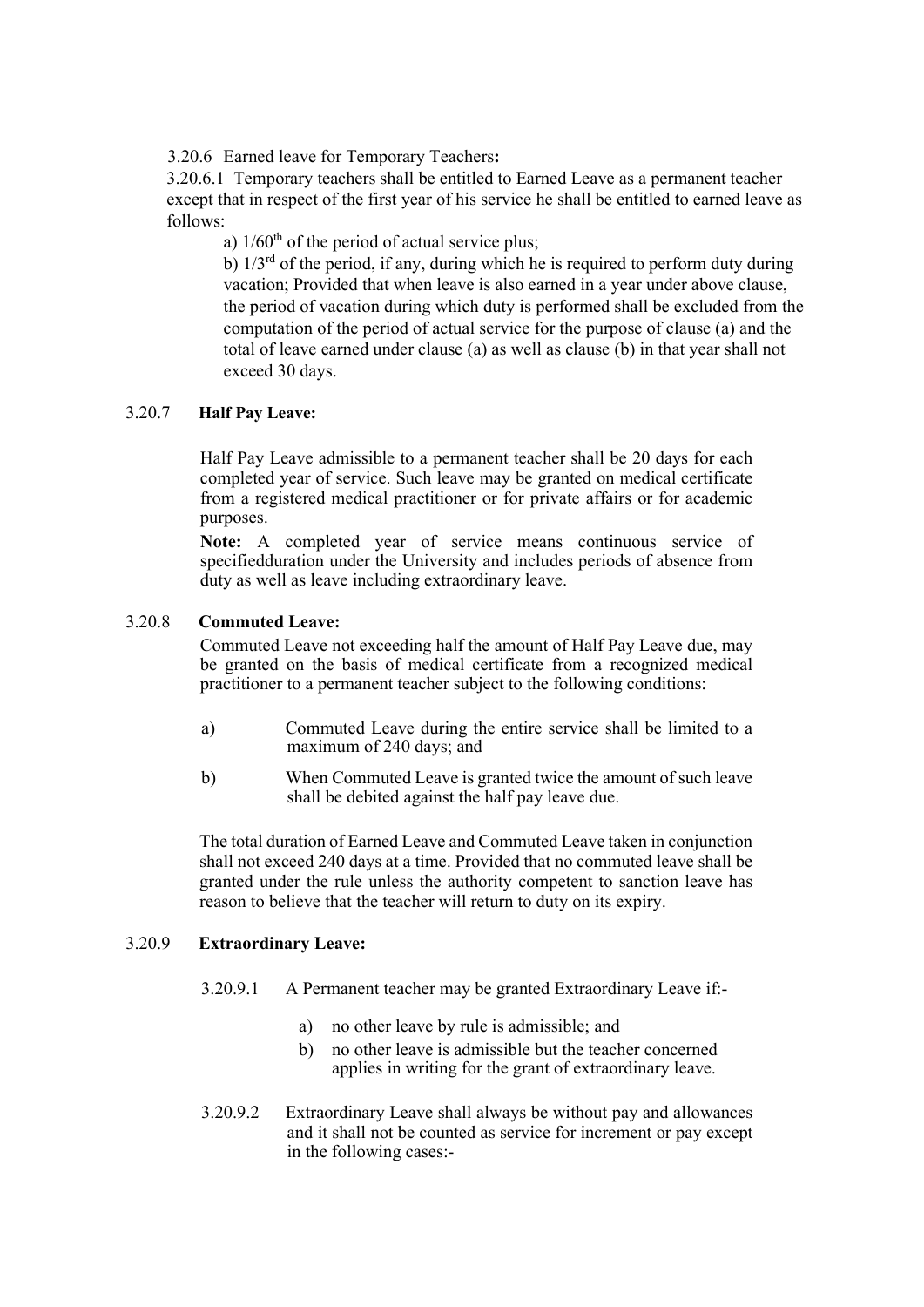- a) leave taken on the basis of medical certificate:
- b) cases where the Vice-Chancellor is satisfied that the leave was taken due to causes beyond the control of the teacher such as inability to join or rejoin duty due to civil commotion or a natural calamity, provided the teacher has no other kind of leave to his credit;
- c) leave taken for pursuing higher studies; and
- d) leave granted to accept an invitation to a teaching post of fellowship or research-cum-teaching post or an assignment for technical or academic work of importance.
- 3.20.9.3 Extraordinary Leave may be combined with any other leave except Casual Leave and Special Casual Leave, provided that the total period of continuous absence from duty on leave (including periods of vacation when such vacation is taken in conjunction with leave) shall not exceed three years except in cases where leave is taken on medical certificate. The total period of absence from duty shall in no case exceed five years in the full working life of the individual.
- 3.20.9.4 The authority empowered to grant leave may commute retrospectively periods of absence without leave into extraordinary leave.

 In the case of a teacher not in permanent employment the duration of Extraordinary Leave on any occasion shall not exceed the following limits:

- a. three months at a time;
- b. six months in case where the teacher has completed three (3) years continuous service and the leave application is supported by medical certificate,
- c. eighteen months where the teacher is undergoing treatment in a recognized hospital for tuberculosis, cancer or leprosy.

The total amount of Extraordinary Leave granted to a teacher during his entire service shall not exceed five (5) years.

The authority empowered to leave may convert retrospectively the period of absence without leave into Extraordinary Leave.

#### 3.20.10 Leave Not Due:

- 3.20.10.1 Leave Not Due may, at the discretion of the Vice-Chancellor be granted to permanent teacher for a period not exceeding 360 days during the entire service, out of which not more than 90 days at a time and 180 days in all may be granted otherwise than on medical certificate. Such leave shall be debited against the half pay leave earned by him/her subsequently.
- 3.20.10.2 Leave Not Due shall not be granted unless the Vice-Chancellor is satisfied that as far as can reasonably be foreseen, the teacher will return to duty on the expiry of the leave and earn the leave granted.
- 3.20.10.3 A teacher to whom Leave Not Due is granted shall not be permitted to tender his resignation from services so long as the debit balance in his leave account is not wiped off by active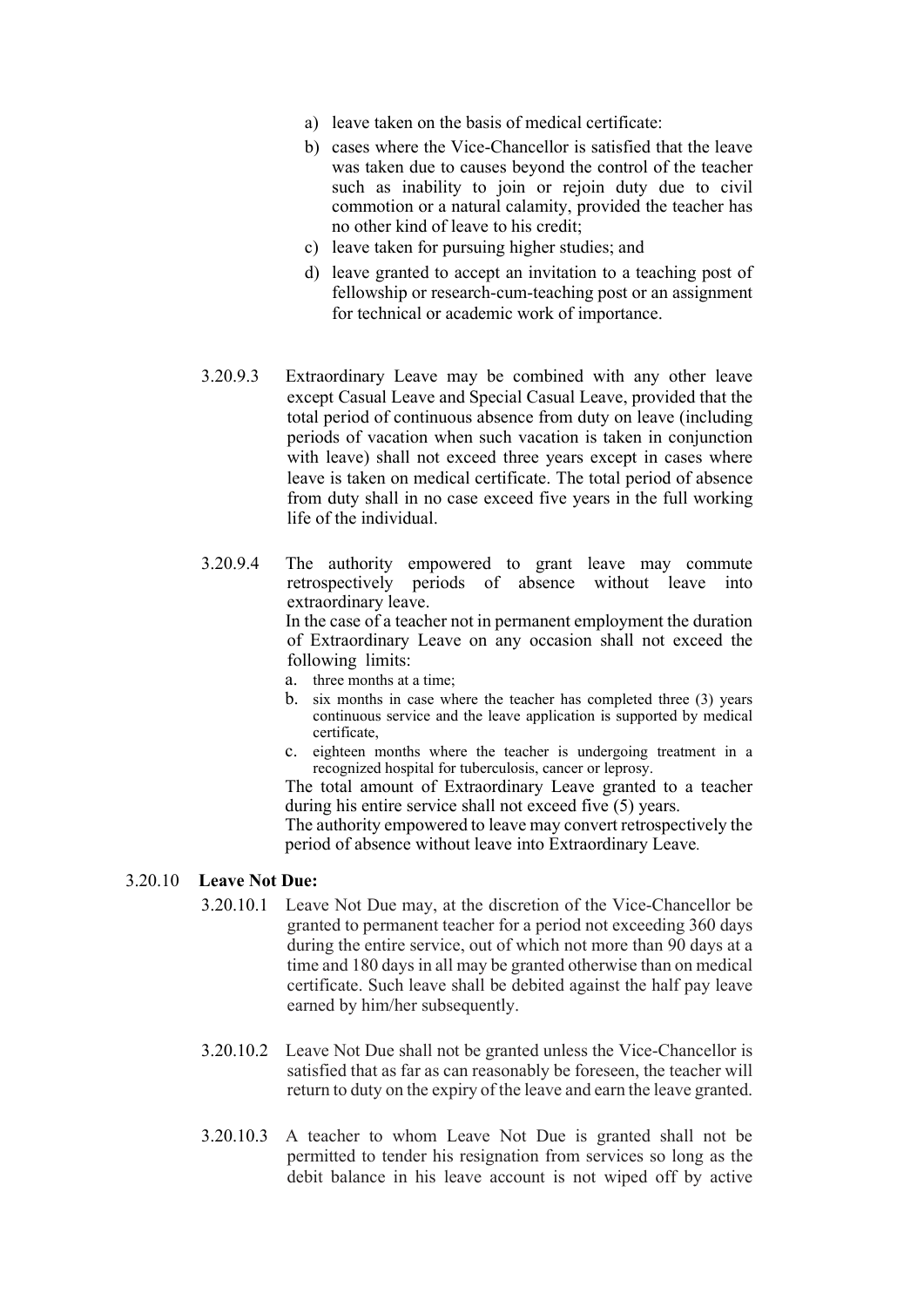service, or he/she refunds the amount paid to him as pay and allowances for the period not so earned. In a case where retirement is unavoidable on account of reason of ill health incapacitating the teacher for further service, refund of leave salary for the period of leave still to be earned may be waived off by the University Council.

Provided further that the University Council may, in other exceptional cases, waive off, for reason to be recorded, the refund of leave salary for the period of leave still to be availed off.

## 3.20.11 Study Leave:

3.20.11.1 Study Leave may be granted after a minimum of three years of continuous service, to pursue a special line of study or research directly related to his/her work in the university or to pursue a special study of the various aspects of University organisation and methods of education.

> The paid period of Study Leave shall bethree years, but two years may be given in the first instance, extendable by onemore year if there is adequate progress as reported by the research guide. Care would be taken that the number of teachers given study leave, does not exceed the stipulated percentage of teachers in any Department. Provided that the University Council/Syndicate may, in the special circumstances of a case, waive off the condition of three years' service being continuous. Explanation: In computing the length of service, the time during which a person was on probation or engaged as a

- a) the person is a teacher on the date of the appointment; and
- b) there is no break in his service.
- 3.20.11.2 Study Leave shall be granted by the University Council/ Syndicate on the recommendation of the concerned Head of Department. The leave shall not be granted for more than three years in one spell, save in very exceptional cases in which the University Council/Syndicate is satisfied that such extension is unavoidable on academic grounds and necessary in the interests of the University.

Research Assistant may be reckoned provided that: -

- 3.20.11.3 Study Leave shall not be granted to a teacher who is due to retire within five years of the date on which he/she is expected to return to duty after the expiry of study leave.
- 3.20.11.4 Study Leave may be granted not more than twice during one's career. However, the maximum of study leave admissible during the entire service shall not exceed five years
- 3.20.11.5 No teacher who has been granted Study Leave shall be permitted to alter substantially the course of study or the programme of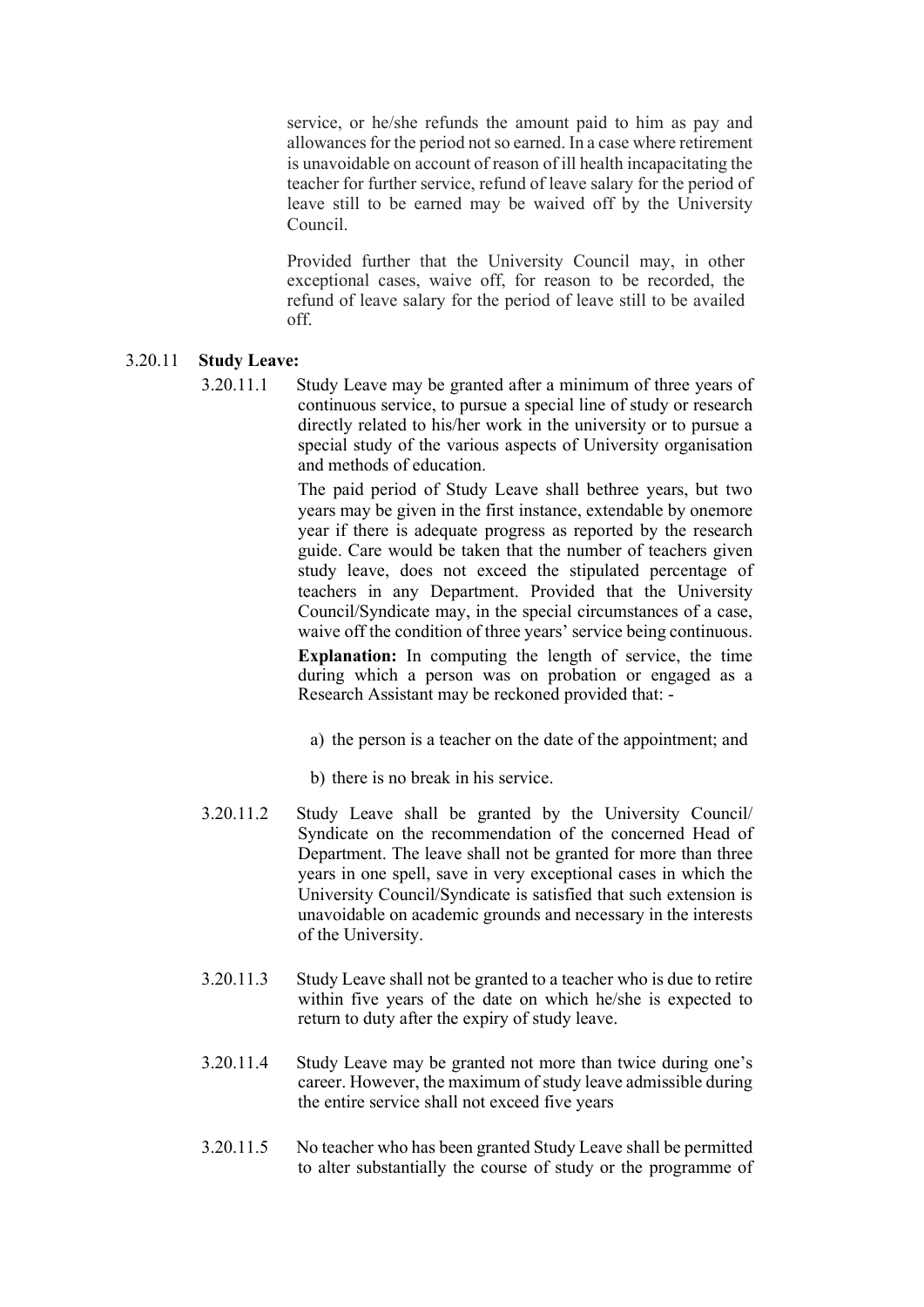research without the permission of the University Council/Syndicate that grants him the leave. When the course of study falls short of Study Leave obtained, the teacher shall not resume duty on the conclusion of the course of study unless the previous approval of the University Council/Syndicate to treat the period of shortfall as ordinary leave has been obtained.

- 3.20.11.6 Subject to the provisions of sub-clause 3.20.10.7 and 3.20.10.8 below, Study Leave may be granted on full pay up to two years at the discretion of the University.
- 3.20.11.7 The amount of scholarship, fellowship or other financial assistance that a teacher availing himself of Study Leave has been awarded will not preclude his/her being granted Study Leave with pay and allowances but the scholarship etc. so received shall be taken into account in determining the pay and allowances on which the Study Leave may be granted. The foreign scholarship/ fellowship would be offset against pay only if the fellowship is above a specified amount, which is to be determined from time to time, based on the cost of living for a family in the country in which the study is to be undertaken. In the case of an Indian fellowship, which exceeds the salary of the teacher, the salary would be forfeited.
- 3.20.11.8 Subject to the maximum period of absence from duty on leave not exceeding three years, Study Leave may be combined with Earned Leave; Half Pay Leave, Extraordinary Leave or vacation provided that the earned leave at the credit of the teacher shall be availed of at the direction of the teacher. A teacher, who is selected to higher position during Study Leave, will be placed in that position and get the higher scale only after joining the post.
- 3.20.11.9 A teacher granted Study Leave shall, on his return and rejoining the service of the University, be eligible to the benefit of the annual increment(s) which he would have earned in the course of time if he had not proceeded on Study Leave. No teacher shall however, be eligible to receive arrears of increments.
- 3.20.11.10 Study Leave shall count as service for pension/contributory provident fund provided the teacher joins the University on the expiry of his Study Leave and has regularly paid his subscription to the contributory provident fund during the period of leave.
- 3.20.11.11 Study Leave granted to a teacher shall be deemed to be cancelled in case it is not availed of within 12 months of its sanction. Provided that where study leave granted has been so cancelled the teacher may apply again for such leave.
- 3.20.11.12 A teacher availing of Study Leave shall undertake that he shall serve the University for a continuous period of at least double the period of Study Leave granted, to be calculated from the date of his return from study leave.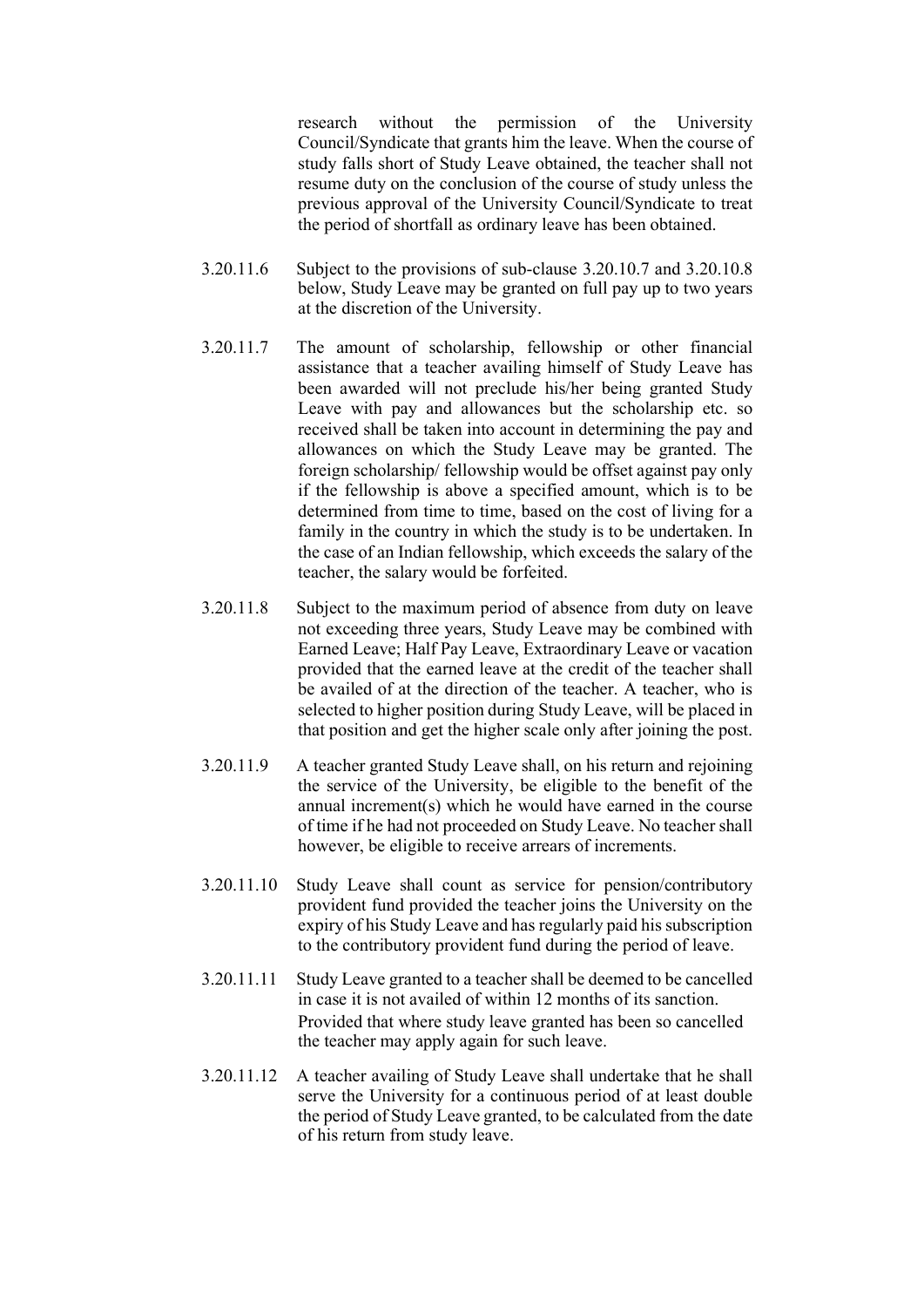- 3.20.11.13 After the leave has been sanctioned, the teacher shall, before availing himself of the leave, execute a bond in favour of the University binding himself to the due fulfilment of the conditions laid down in sub-clause 3.20.11.11 and 3.20.11.12 and gives security of immovable property to the satisfaction of the University or Fidelity Bond of an Insurance Company or a Guarantee by a Scheduled Bank or furnish security of two permanent teachers for the amount which might become refundable to the University in accordance with sub-clause 3.20.11.12 above
- 3.20.11.14 The teacher shall submit to the Registrar six monthly report of progress in his studies from his Supervisor or the concerned Board of the Institution. This report shall reach the Registrar within one month of the expiry of every six monthly period of the Study Leave. If the report does not reach the Registrar within the time specified, the payment of leave salary may be deferred till the receipt of such report.

## 3.20.12 Duty Leave:

- 3.20.12.1 Duty Leave in an academic year may be granted for:
	- a) attending conferences, congresses, symposia and seminars on behalf of the University or with the permission of the University;
	- b) delivering lectures in Institutions and Universities at their invitation of such institutions or Universities received by the University and accepted by the Vice-Chancellor;
	- c) working in another Indian or foreign university, any other agency, institution or organization, when so deputed by the University;
	- d) participating in a delegation or working on a committee appointed by the Government of India, State Government, the University Grants Commission, a sister university or any other academic body; and
	- e) performing any other duty for the University.
- 3.20.12.2 The duration of leave should be such as may be considered necessary by the sanctioning authority on each occasion.
- 3.20.12.3 The leave will ordinarily be granted on full pay. Provided that if the teacher receives a fellowship or honorarium or any other financial assistance beyond the amount needed for normal expenses. He/she may be sanctioned duty leave on reduced pay and allowances also.
- 3.20.12.4 Duty Leave may be combined with Earned Leave, Half Pay Leave or Extraordinary Leave.
- 2.20.12.5 Ten (10) days' Duty Leave without honorarium shall be granted to the Lecturers engaged on contract basis in various teaching departments of the University.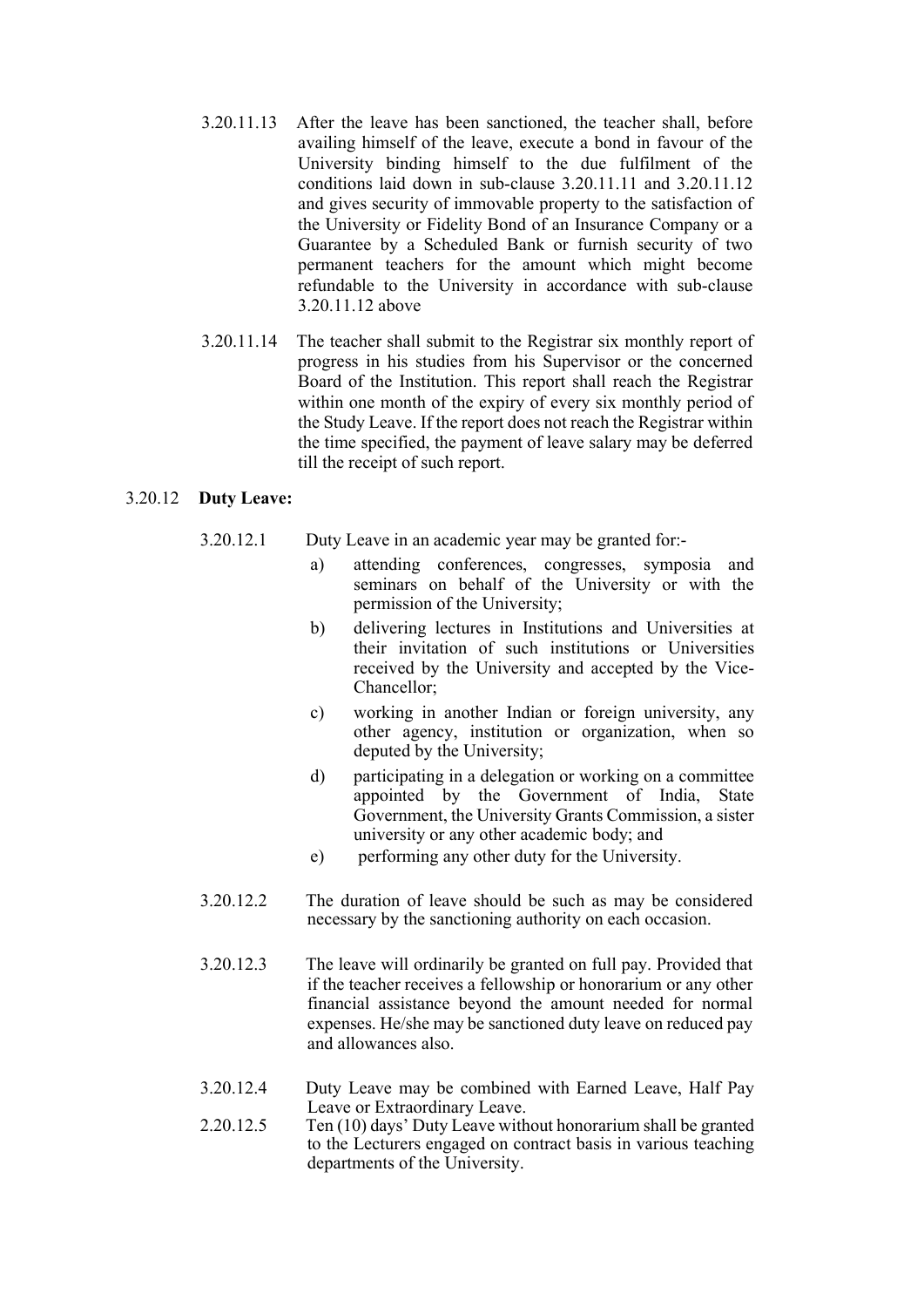#### 3.20.13 Sabbatical Leave/Academic Leave:

3.20.13.1 A permanent, whole-time teacher of the University, who has completed seven (7) years of service as Lecturer Selection Grade/Reader or Professor, may be granted Sabbatical Leave to undertake study or research or other academic pursuit solely for the purpose of increasing their proficiency and usefulness to the University and the higher education system.

3.20.13.2 The duration of leave shall not exceed one year at a time subject to a maximum of two years in the entire career of a teacher.

Provided that Sabbatical Leave shall not be granted until after the expiry of five (5) years from the date of the teacher's return from previous Sabbatical Leave or any other kind of training programme.

- 3.20.13.3 A teacher who has availed himself/ herself of Study Leave would not be entitled to Sabbatical Leave.
- 3.20.13.4 Sabbatical Leave may be availed of only twice of one year each - only during the entire period of service of a Professor in the University. Provided, he has rendered approved service of not less than six years before each spell of Sabbatical Leave.
- 3.20.13.5 A teacher on Sabbatical Leave shall not take up, during the period of that leave, any regular appointment under another organization in India or abroad. He/she may, however, be allowed to accept a fellowship or a research scholarship or adhoc teaching and research assignment with honorarium or any other form of assistance, other than regular employment in an institution of advance studies; provided that in such cases the University Council/ Syndicate may sanction the leave on reduced pay and allowances.
- 3.20.13.6 During the period of Sabbatical Leave, the teacher shall be allowed to draw the increments on the due date. The period of leave shall also count as service for the purposes of pension/ contributory provident fund, provided that the teacher rejoins the university on the expiry of his/her leave.

#### Note:

- a) The programme to be followed during the Sabbatical Leave shall be submitted for approval (by the University) along with the application for grant of leave.
- b) On return from leave the teacher shall report to the University the nature of study, research or writing work undertaken during the period of leave.

## 3.20.14 Maternity Leave:

Adoption of Rule 41 of J&K CSR regarding grant of maternity leave in respect of University Teachers :-

3.20.14.1 A female government servant with less than two surviving children may be granted Maternity Leave by the authority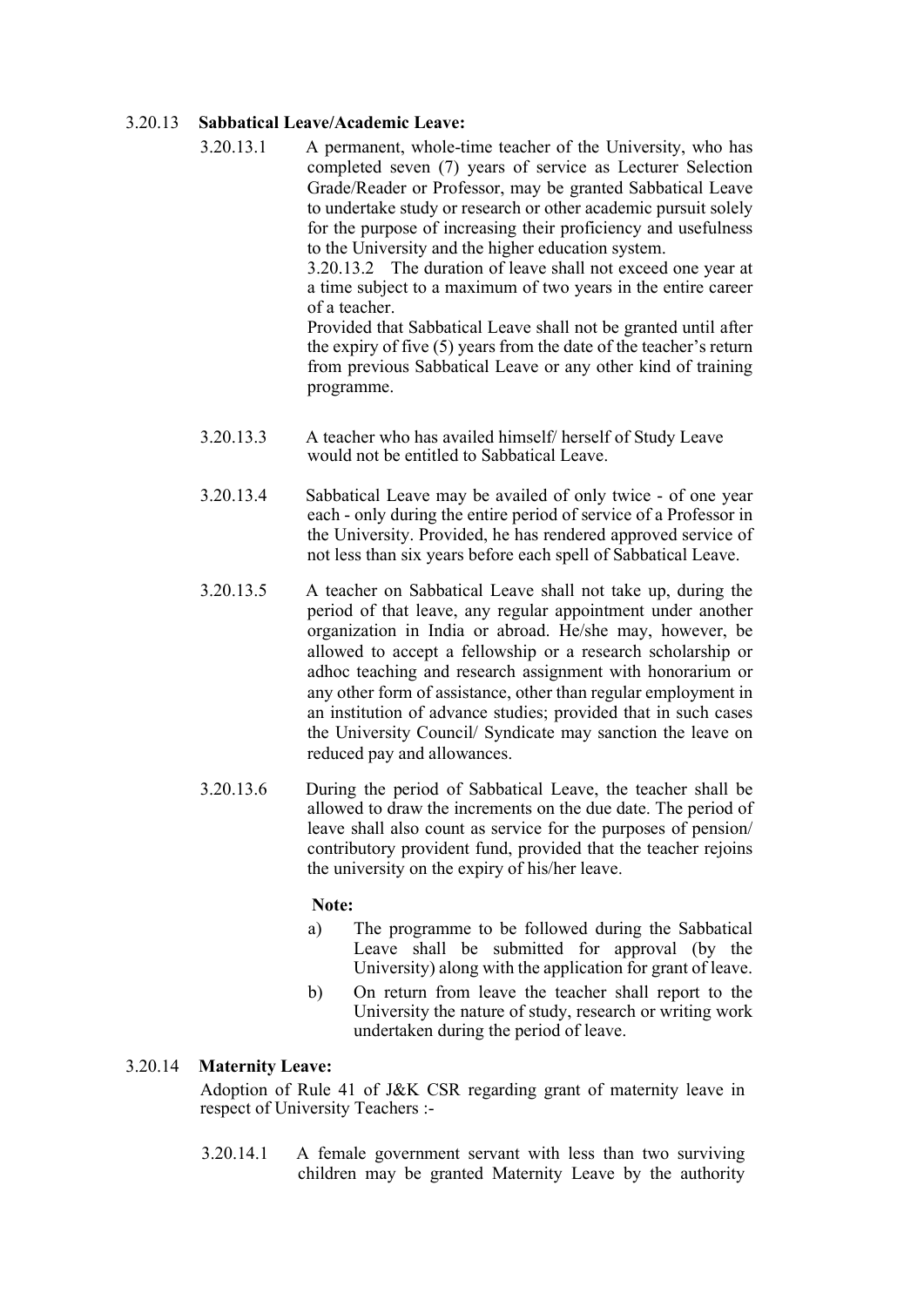competent to grant leave for a period which may extend up to 180 days from the date of its commencement. During such period, she shall be paid leave salary equal to the pay drawn immediately before proceeding on leave.

- 3.20.14.2 Maternity Leave not exceeding six (6) weeks may also be granted to female government servant (irrespective of number of surviving children) in case of miscarriage or abortion on production of medical certificate as laid down in State Rule 19.
- 3.20.14.3 Leave in further continuation or leave granted may also be granted in case of illness of newly-born baby, subject to production of medical certificate to the effect that the condition of the ailing baby warrants mother's personal attention and that her presence by the baby's side is absolutely necessary.
- 3.20.14.4 Maternity Leave shall not be debited against leave account.

#### 3.20.15 Paternity Leave:

Paternity Leave of 15 days may be granted to a male teacher during the confinement of his wife, provided the limit is upto two children.

## 3.20.16 Adoption Leave:

Adoption Leave may be provided to university teachers as per the UGC rules.

#### 3.20.17 Child Care Leave:

- 3. 20.17.1 A woman employee may be granted Child Care Leave by an authority competent to grant leave for a maximum period of 730 days during their entire service for taking care of her two eldest children's whether for rearing or for looking after any of their needs, such as education, sickness and the like.
- 3. 20.17.2 For the purpose of sub rule 3.20.17.1 above, child means:
	- a) a child below the age of 18 years; or
	- b) a child below the age of 22 years with a minimum disability of 40 percent.
	- 3. 20.17.3 During the period of Child Care Leave, a woman employee shall be paid leave salary equal to pay drawn immediately before proceeding on leave.
	- 3. 20.17.4 Child Care Leave may be combined with leave of any other kind.
	- 3. 20.17.5 Notwithstanding the requirement of production of medical certificate, leave of any kind due and admissible (including commuted leave not exceeding 60 days and leave not due) upto a maximum of one year, (if applied for), be granted in continuation with Child Care Leave granted under sub-rule 3.20.16.1.